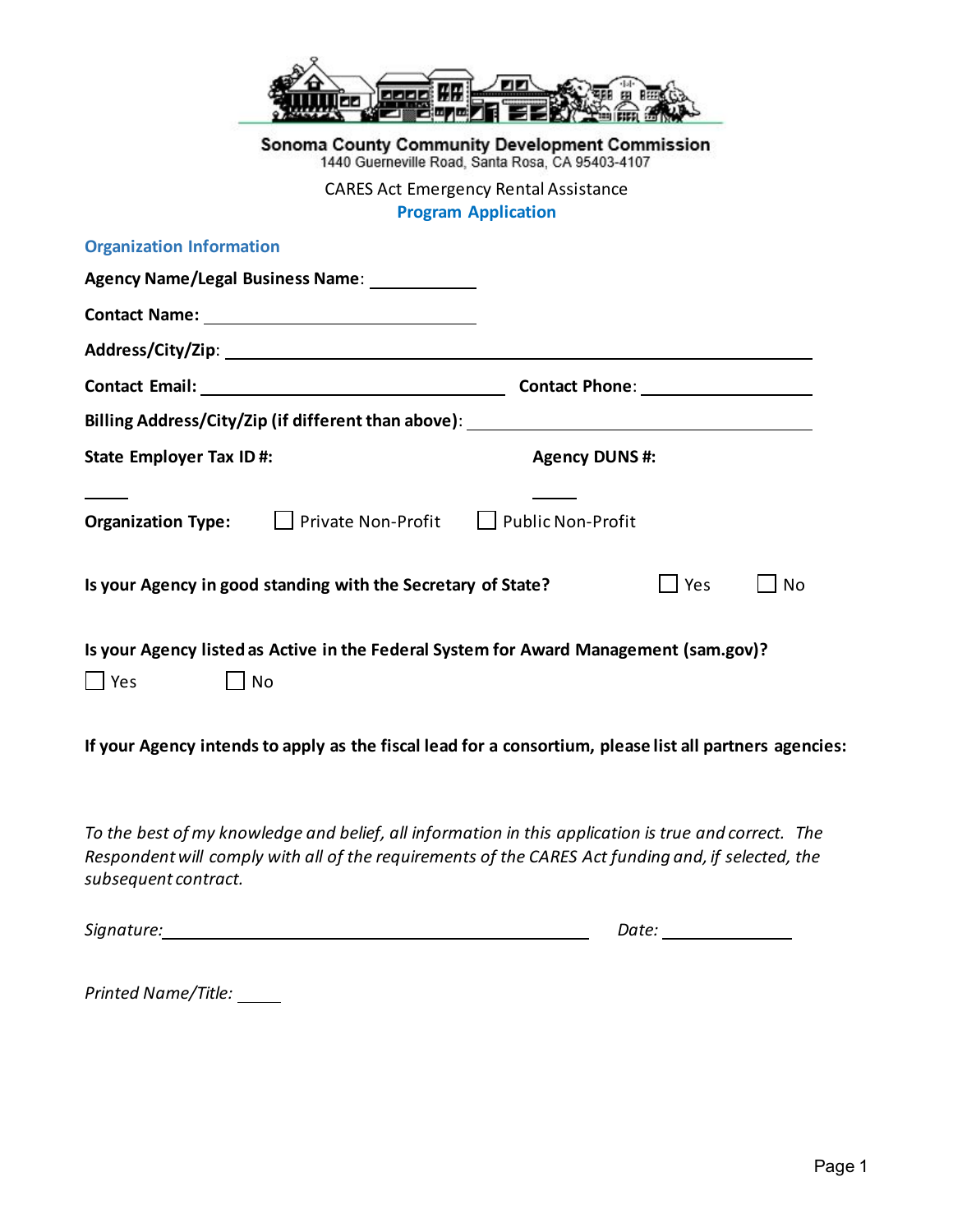# Sonoma County Community Development Commission CARES Act Emergency Rental Assistance **Program Application**

### **Program Information**

- **1. Amount of Funding Requested:**
- **2. Location of Services**
	- All locations in Sonoma County
	- Sonoma Valley (*Glen Ellen to Sonoma*)
	- Lower Russian River Area (*Forestville to Monte Rio*)
	- Northern Sonoma County Area (*Windsor to Cloverdale*)
	- South Sonoma County (*Rohnert Park to Petaluma*)
	- $\Box$  City of Santa Rosa

## **3. Program Activities**

Provide a description of the methodology developed to perform all required services as listed in the Scope of Work. Be sure to demonstrate the following in your response: 1. The program's ability to specifically target low-income renters and low-income landlords; 2.) The program's ability to immediately begin providing assistance and expending funds; 3.) The provision of equitable outreach and distribution of funds; and 4.) How the program will document income qualifications, landlord relationships, and proof of COVID-19 related hardship (including self-certification). (3000 Characters)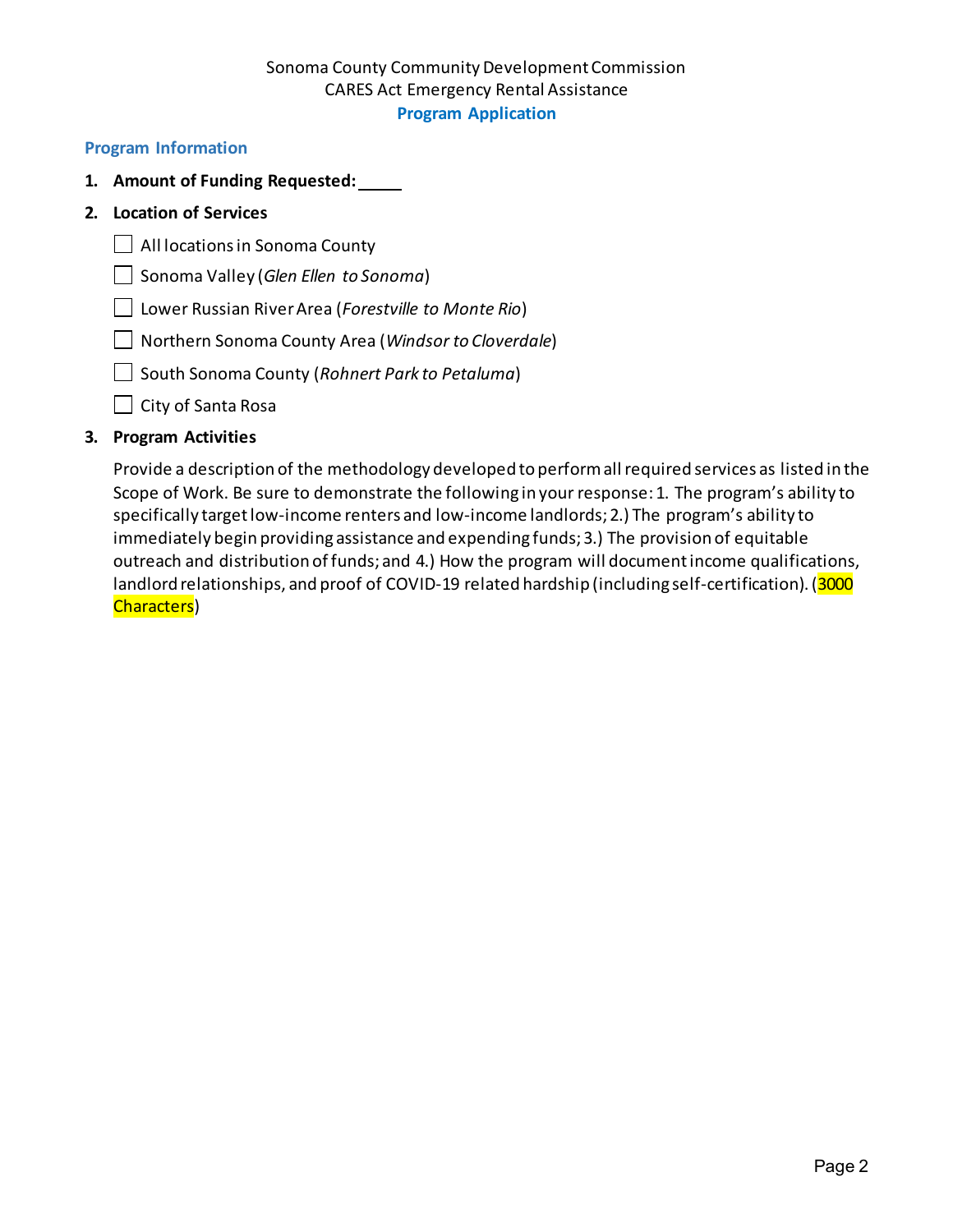# **4. Agency Experience**

Describe you Agency's experience in administering a rental assistance program to the targeted populations. Include how your Agency develops and maintains landlord relationships. Please also address how your Agency promotes equity and social justice. (3000 Characters)

# **5. Consortium Roles and Responsibilities, if applicable**

Describe the roles and responsibilities of each agency in the administration of the Emergency Rental Assistance Program. (3000 Characters)